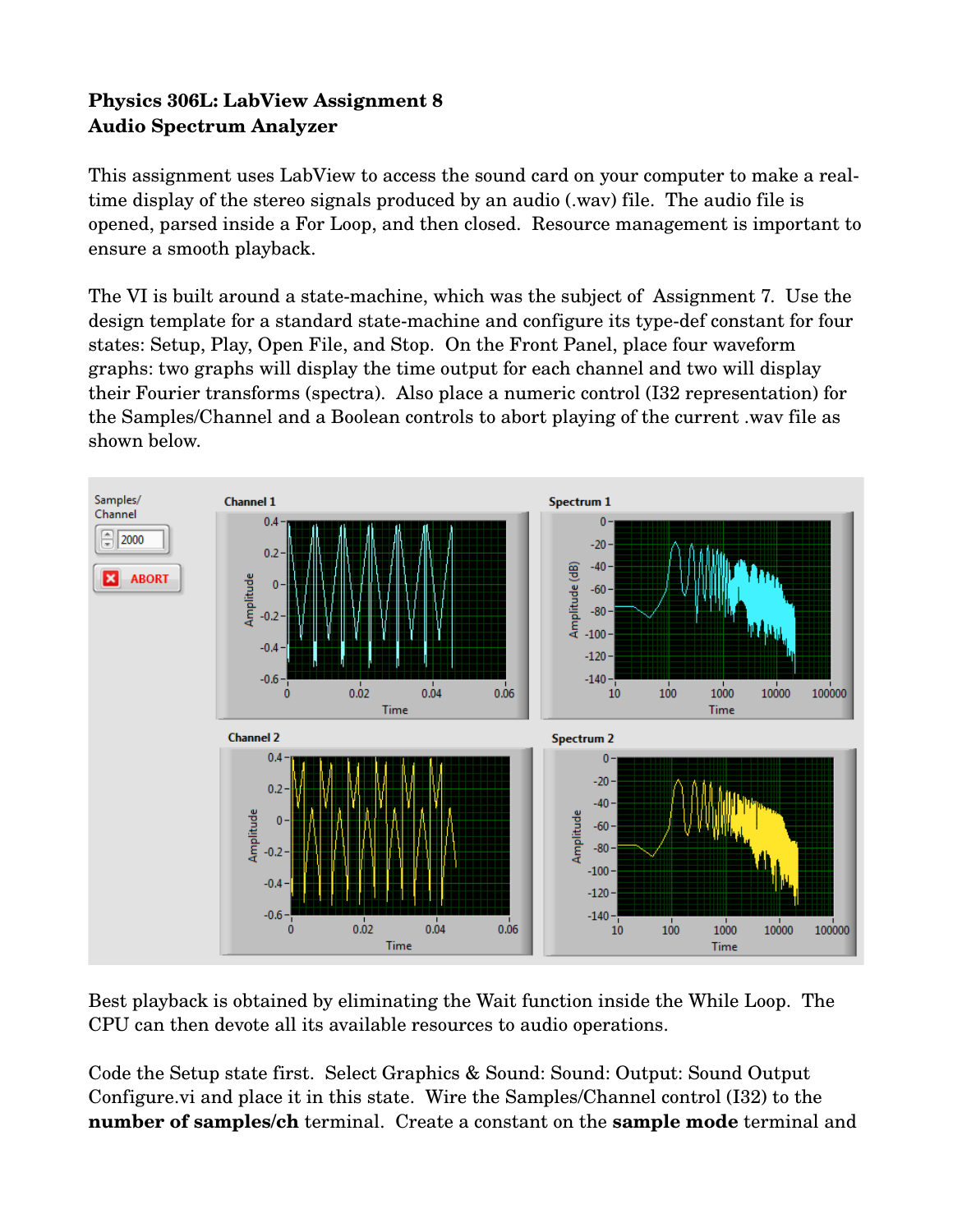select "Continuous Samples". Create a constant on the **sound format** input terminal and set the cluster values as follows: sample rate = 44100, number of channels = 2, and bits per sample = 16. These setting should work for modern sound cards, but you may have to experiment depending on the hardware you have on your computer. The configure operation will create a **Task ID** that is needed in the Play state. Add a shiftregister on the While Loop perimeter and connect the **Task ID** to it.

In this Setup state, the input .wav file is specified. From the File I/O palette select Open/Create/Replace File and set **operation** to open. Add a text string to the **prompt** terminal instructing the user to browse for a .wav file to play. The **refnum out** data must be converted to a file path; use the Refnum to Path function located in the Advanced File Functions sub-palette for this. In the Sound palette, locate Files: Info and place it in the Setup state, then wire the file path to its **path** input terminal. We are interested in the total number of samples in the selected .wav file. Divide the **total number of samples/ch** output by the Samples/Channel input control. This sets the number of times the For Loop in the Play state will run. Round this data to an integer and convert it to I32 representation. Make this data available in the Play state by placing it in a third shift-register.

The file path must be converted to a sound file refnum. Make this conversion with Sound File Open. vi and pass this refnum into a fourth shift-register. This is a polymorphic VI that can be configured for Read or Write. Use the default Read operation. You should now have four shift-registers on your state-machine. It's a good idea to use the text tool to label the individual shift-registers outside the While Loop so you know what data they contain.

Another way to make data available in other states is with a Local Variable. In the Block Diagram, right-click on the Samples/Channel control and create a Local Variable. Place it outside the Case Structure. It will be wired in the Play state.

It is important to enforce the execution order to first configure the sound card, then open the .wav file, read its size, and generate a sound file refnum. Use the error cluster for this. The user has the option of pressing the Cancel button if prompted to open a .wav file. If this happens, the VI should be stopped. The **cancelled** terminal of the open file operation will produce a Boolean TRUE output. This flag is used to take the program to the Stop state. If the **cancelled** output is instead FALSE (this means a .wav file has been specified and opened) the next state should be Play. If an error occurs, the VI should also be stopped. Add some code (you will need an OR gate) to make this selection. (Note: The error cluster does not have to be unbundled to access the status Boolean. It can be wired directly to any Boolean terminal.) Pass the error cluster to other states with a fifth shift-register on the While Loop.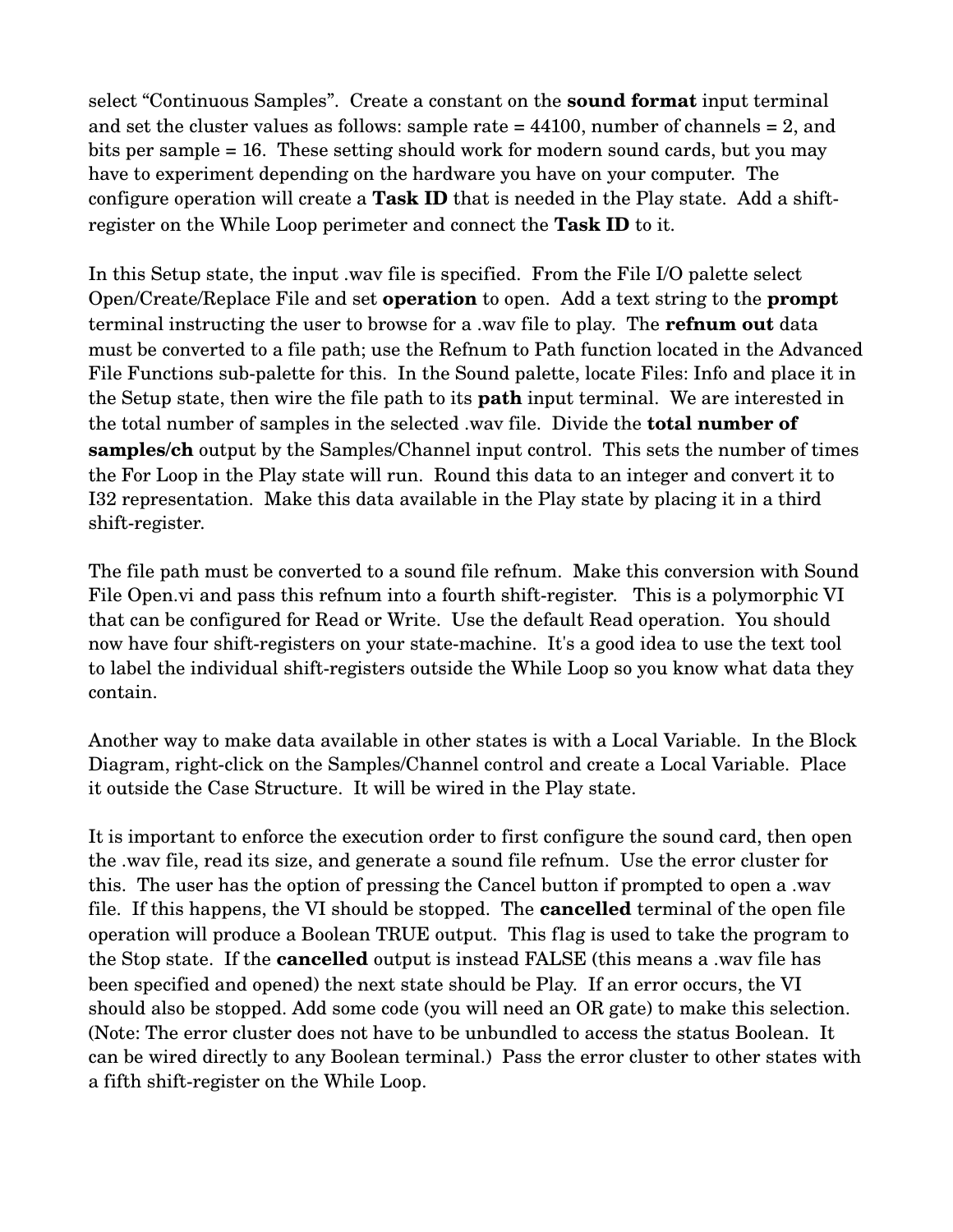Part of the code for the Setup state should look similar to this:



Now go to the Play state and insert a For Loop. Wire the **Count** terminal to the value calculated in the Setup state; this number is available on the corresponding shift-register. Right-click on the edge of the For Loop and select "Conditional Terminal". Wire the Abort button Boolean control to it. Notice how the **Count** terminal changes to indicate the presence of the conditional stop.

Inside the For Loop, the .wav file data will be parsed, played, and analyzed. In the Sound sub-palette, select the Sound File Read.vi and place it in the For Loop. (Note: This is not the same VI used in the setup state.) Using the appropriate shift-register, wire the refnum data from the opened .wav file to the **sound file refnum** input terminal. Create a constant on **position mode** and select "Absolute".

Find the Local Variable for Samples/Channel created in the Setup state. Right-click and select "Change to Read". Place it outside the For Loop and wire it to the **number of samples/ch** terminal. The Local Variable makes an explicit connection to the control terminal in the Setup state and reads it.

Add a shift-register to the For Loop and use it to increment the read position on the .wav file for each iteration of the For Loop. Simply sum the shift-register by the constant value of the Samples/Channel Local Variable with each iteration. Wire the incremented count to the **position offset** terminal of the read function. Don't forget to initialize the shiftregister to 0 as an I32 data type.

The goal is to simultaneously play the file through the sound card and display the waveforms for each channel in real time. The parsed sound data is present on the **data** terminal. There are up to two channels of data, so the output is a 2D array. To play the parsed data, place Sound Output Write.vi in the For Loop and wire the 2D data array to the **data** terminal. The **task ID** is on the corresponding shift-register from the Setup state. To prevent errors on subsequent plays, the sound buffer must be cleared when the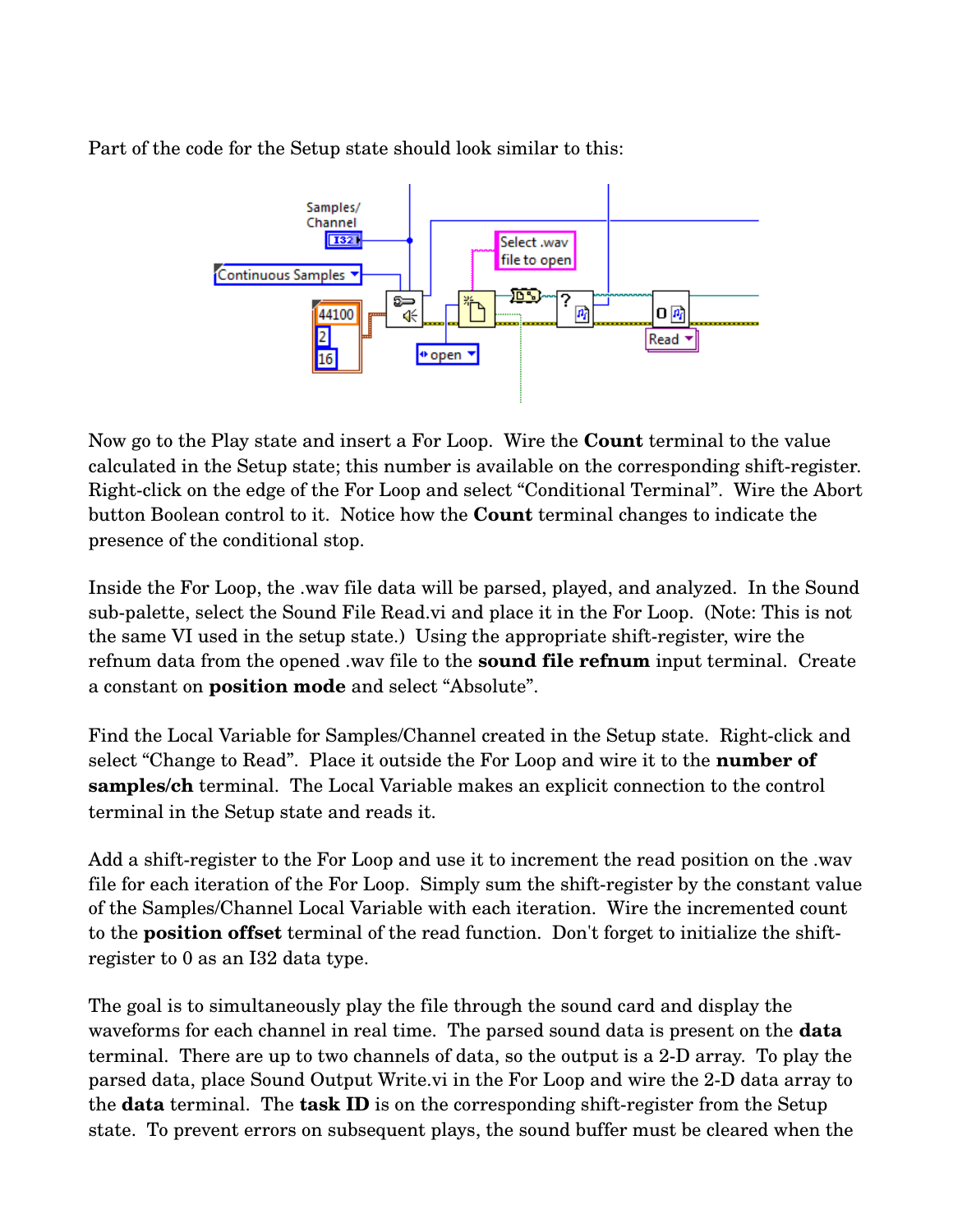For Loop finishes. Place the Sound Output Clear.vi *outside* the For Loop; wire **task ID out** from Sound Output Write to the **task ID** input terminal on the clear function. You will need to disable indexing on the For Loop tunnel. In a similar manner, close the sound file using the Sound File Close.vi placed *outside* the For Loop. Connect the **sound file refnum** to its input terminal. The error cluster can be connected between the read, write, and clear operations to help troubleshoot potential problems.

The waveform data from the two channels is in a 2-D array; each channel should be displayed separately *inside* the For Loop. To separate them, use the Array: Index Array function, one for each channel. Wire the **data** output of the Sound File Read in parallel to two copies of Index Array. The 2-D array data is wired to each **n-dimensional array** input terminal. Wire a constant 0 on one **index** input terminal and 1 on the second **index** input; see below:



The two output waveforms can now be connected to the corresponding waveform graphs on the Front Panel.

The Fourier power spectra of both waveforms is easily obtained with a built-in LabView function. Go to Waveform: Analog Wfm: Measurements: FFT Power Spectrum & PSD and place two copies inside the For Loop. Wire one waveform to the **time signal** input terminal of each. Connect the **Power Spectrum/PSD** output terminal to the corresponding waveform graphs and set the **db On (F)** terminals for both to TRUE. This will display the y-axis amplitude as a dB log-scale.

When it finishes, the Play state should transition to the Open File state unless an error occurs. Use the Select function to monitor the status of the error cluster and transition to the Stop case if necessary.

Next configure the Open File state with a Two Button Dialog. Wire the message with the string "Open another .wav file?" or something similar. Wire a string to the Cancel terminal that says Stop. The Boolean output of this dialog function indicates which button was pressed. If TRUE, transition to the Setup case. If FALSE, transition to the Stop case.